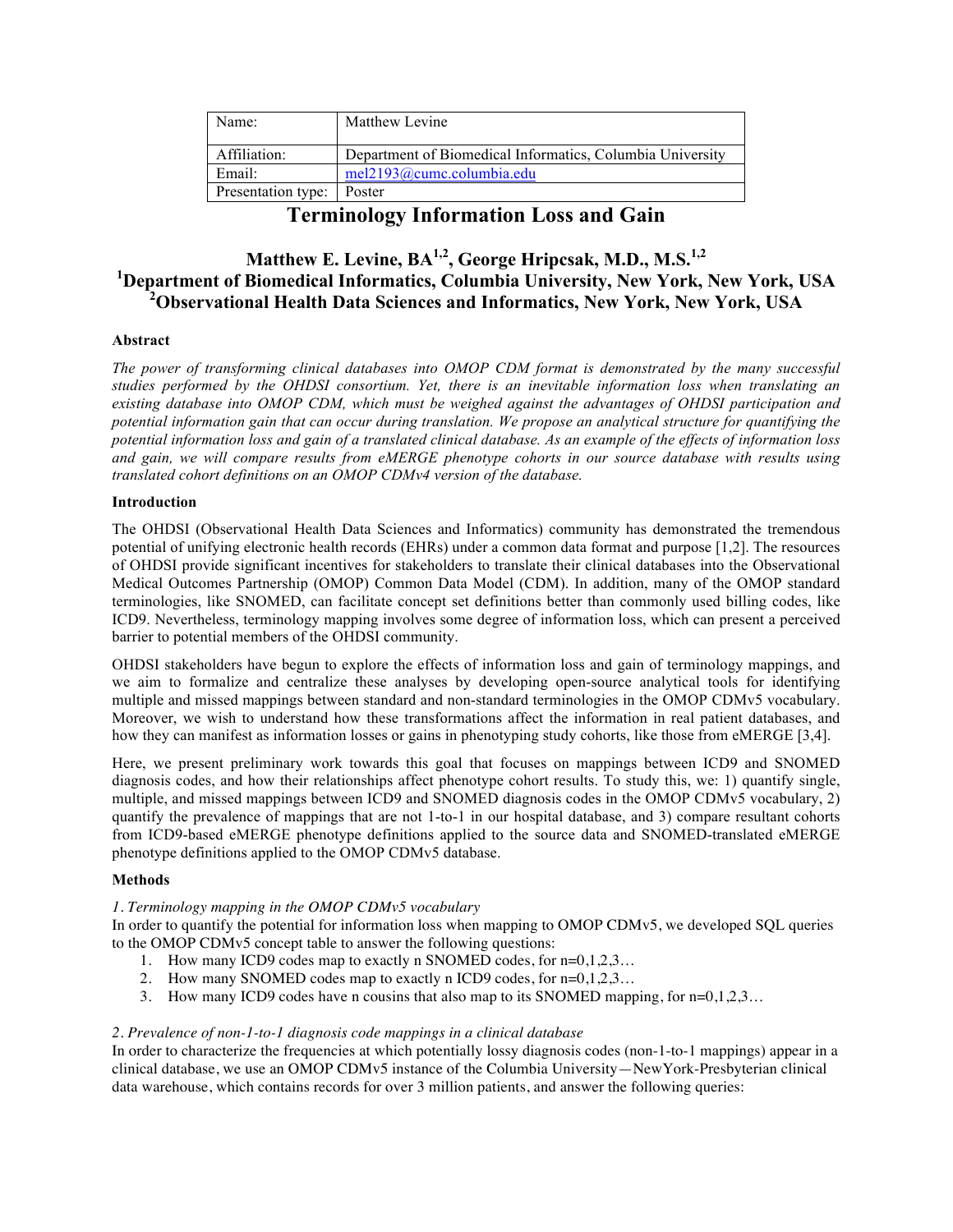- 1. What proportion of condition occurrences have an ICD9 source code that has exacly n SNOMED mappings, for  $n=0,1,2,3...$
- 2. What proportion of patients have at least one condition occurrence with an ICD9 source code that has exactly n SNOMED mappings, for  $n=0,1,2,3...$

*3. Prevalence of non-1-to-1 diagnosis code mappings in eMERGE phenotype concept sets* In order to examine the potential for cohort studies to be affected by lossy diagnosis code mappings, we create OMOP standard mappings of the eMERGE phenotype concept sets hosted by PheKB [5], and query:

1. What proportion of concept sets from eMERGE phenotype definitions on PheKB contain ICD9 codes with exactly n SNOMED mappings, for n=0,1,2,3...

## *4. Effect of non-1-to-1 diagnosis code mappings on eMERGE phenotype cohorts*

Finally, we will examine the similarity of patient cohorts returned using eMERGE phenotype definitions on our source database with patient cohorts returned using OMOP-translated definitions on our OHDSI database. We will compare the cohort sizes the degree of patient overlaps. We also hope to leverage chart reviews previously performed for these definitions on patients in our databse to compare sensitivity and specificity rates for our source cohort and our OHDSI cohort. These analyses, supported by additional chart reviews, will allow us to evaluate both information losses and information gains, depending on the mechanics of the terminology mappings.

#### **Results**

We report preliminary results that assess non 1-to-1 mappings between ICD9 and SNOMED codes in the OMOP CDMv5 vocabulary and their prevalence in a clinical database. Results regarding the prevalence of these mappings in eMERGE phenotype concept sets, and their effect on patient cohort definitions are forthcoming and will be presented in the poster.

Table 1 reports the frequencies of loss-prone ICD9-SNOMED mappings in our OMOP CDMv5 database. We note that approximately 2% of ICD codes in the vocabulary have more than 1 SNOMED mapping, and that approximately 4% of patients with ICD9 codes in our database had a condition occurrence source code with more than 1 SNOMED mapping.

| N (Number of mappings) | Fraction of ICD codes with<br>N SNOMED mappings | Prevalence of ICD codes<br><b>SNOMED</b><br>with<br>N<br>mappings among all ICD<br>codes | Prevalence of patients<br>with at least 1 ICD code<br>N SNOMED<br>with<br>mappings among all<br>patients with ICD codes |
|------------------------|-------------------------------------------------|------------------------------------------------------------------------------------------|-------------------------------------------------------------------------------------------------------------------------|
| $\theta$               | $0.6\%$                                         | $1.0\%$                                                                                  | $0\%$                                                                                                                   |
|                        | 97.5%                                           | 97.8%                                                                                    | 95.4%                                                                                                                   |
| $\overline{2}$         | $1.8\%$                                         | $1.2\%$                                                                                  | $4.4\%$                                                                                                                 |
| $\mathcal{E}$          | $0.1\%$                                         | $0.03\%$                                                                                 | $0.1\%$                                                                                                                 |

Table 1.

#### **Discussion**

Potential sources of information loss in non-1-to-1 ICD9 to SNOMED mappings appear not only in the CDM, but are also propagated through patients in our database. These results beget further follow up in order to understand how they affect cohort studies, and we plan to share our preliminary findings on this topic at the OHDSI Symposium

#### **Acknowledgment**

This work was funded by National Library of Medicine grant R01 LM006910.

#### **References**

[1] G. Hripcsak, J.D. Duke, N.H. Shah, C.G. Reich, V. Huser, M.J. Schuemie, M.A. Suchard, R.W. Park, I.C.K. Wong, P.R. Rijnbeek, J. van der Lei, N. Pratt, G.N. Norén, Y.-C. Li, P.E. Stang, D. Madigan, P.B. Ryan, Observational Health Data Sciences and Informatics (OHDSI): Opportunities for Observational Researchers, Stud Health Technol Inform. 216 (2015) 574–578.